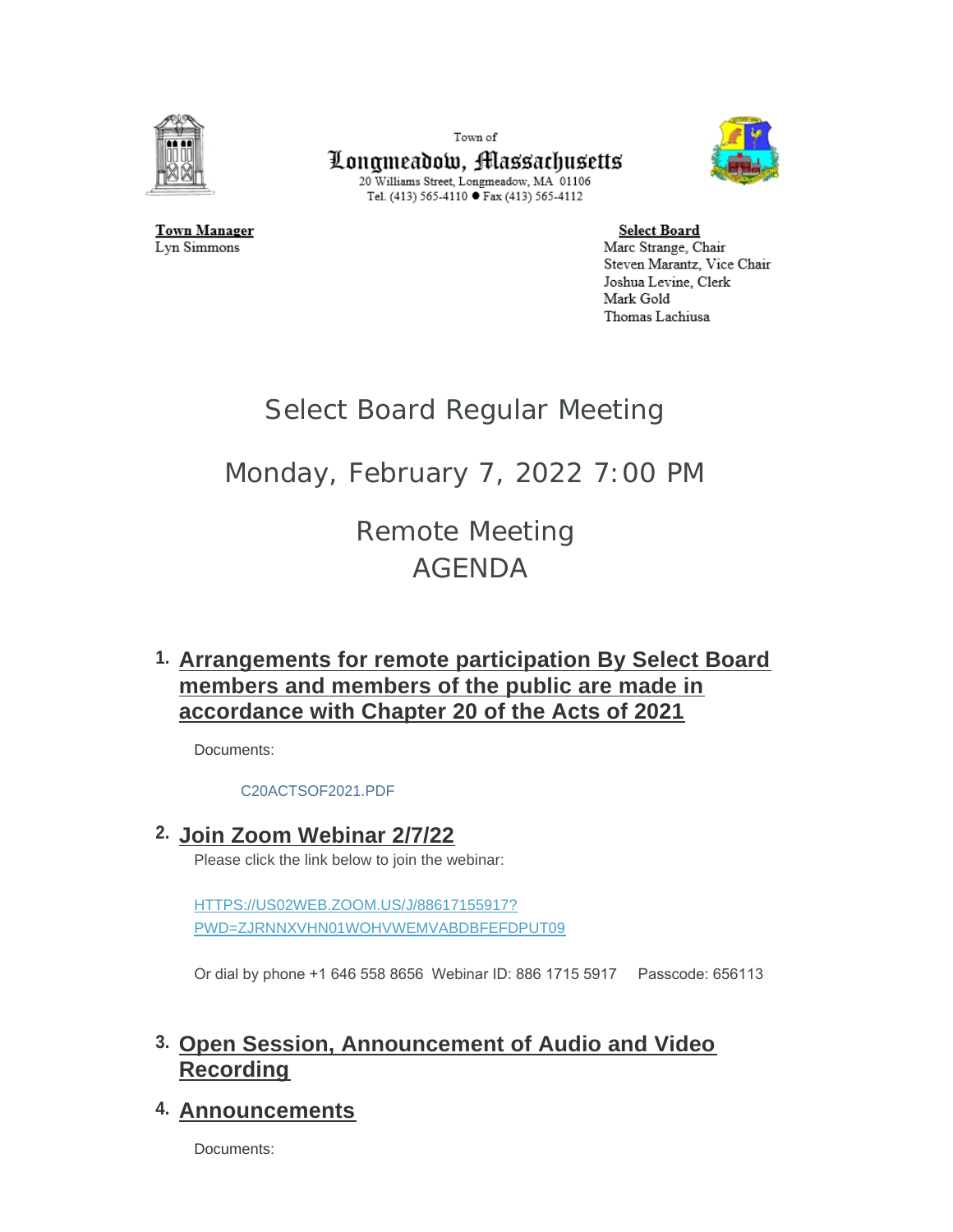- **Presentation MVP Action Grant Proposal 5.**
- **Resident Comments 6.**
- **Select Board Comments 7.**
- **Town Manager's Report 8.**

Documents:

[TOWN MANAGER REPORT FEBRUARY 7 2022.PDF](https://www.longmeadow.org/AgendaCenter/ViewFile/Item/2067?fileID=21576)

## **Old Business 9.**

A. Approval of Meeting Minutes

Documents:

#### [1 18 22 MINUTES DRAFT.PDF](https://www.longmeadow.org/AgendaCenter/ViewFile/Item/2103?fileID=21570)

- **Update Eversource Western Mass Natural Gas Reliability B. Project**
- **Streetlight Policy and Agreement C.**

Documents:

[STREET LIGHT POLICY FOR PUBLIC WAYS REV 2 1-18-22.PDF](https://www.longmeadow.org/AgendaCenter/ViewFile/Item/2055?fileID=21567)

## **Updated FY022 Select Board / Town Manager Goals D.**

Documents:

[TOWN MANAGER SELECT BOARD GOALS FY2022 - OVERVIEW.PDF](https://www.longmeadow.org/AgendaCenter/ViewFile/Item/2111?fileID=21571)

## 10. New Business

### **Quarterly Investment Report A.**

Documents:

[SB IP QTR REPORT COVER DEC 2021 \(1\).PDF](https://www.longmeadow.org/AgendaCenter/ViewFile/Item/1856?fileID=21564) [INVESTMENT POLICY QRTLY REPORTS DEC 2021 \(1\).PDF](https://www.longmeadow.org/AgendaCenter/ViewFile/Item/1856?fileID=21565) [DEC OPEB.PDF](https://www.longmeadow.org/AgendaCenter/ViewFile/Item/1856?fileID=21566)

- **Update projections of FY23 revenue / expenditure budget B.**
- **District Improvement Financing Procedures C.**

Documents: